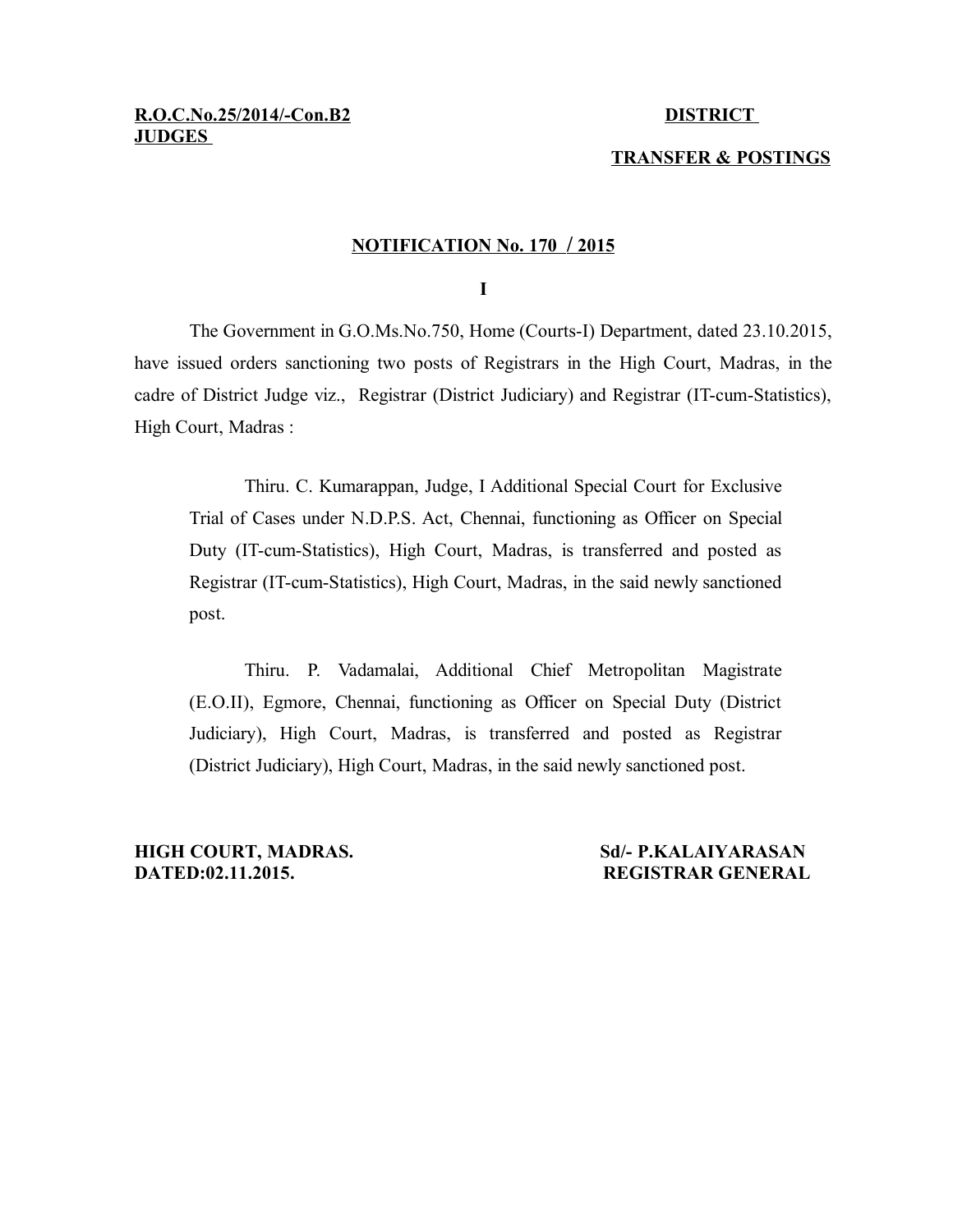### **R.O.C.No. 25/2014-Con.B2**

#### **OFFICIAL MEMORANDUM**

Sub: Courts and Judges – District Judges – Transfer and Postings - Notification - Joining instructions – Issued.

Ref: High Court's Notification No. 170 / 2015, dated : 02.11.2015.

# ------------ **I**

Thiru C.Kumarappan, Judge, I Additional Special Court for exclusive trial of cases under N.D.P.S.Act, Chennai, functioning as Officer on Special Duty (IT-cum-Statistics), High Court, Madras, who has been transferred and posted as Registrar (IT-cum-Statistics), High Court, Madras, in the newly sanctioned post, in the High Court's Notification cited above is required to take charge of the post of Judge, I Additional Special Court for exclusive trial of cases under N.D.P.S.Act, Chennai, immediately, without fail.

After assuming charge of the said post, he is required to hand over charge of the said post to the Judge, II Additional Special Court for exclusive trial of cases under N.D.P.S.Act, Chennai, immediately and take charge of the post of Registrar (IT-cum-Statistics), High Court, Madras, immediately, on the same day.

The Judge, II Additional Special Court for Exclusive Trial of Cases under N.D.P.S.Act , is required to hold full additional charge of the post of Judge, I Additional Special Court for exclusive trial of cases under N.D.P.S. Act, Chennai, until further orders.

## **II**

Thiru. P. Vadamalai, Additional Chief Metropolitan Magistrate (E.O.-II), Egmore, Chennai, functioning as Officer on Special Duty (District Judiciary), High Court, Madras, who has been transferred and posted as Registrar (District Judiciary), High Court, Madras, in the newly sanctioned post, in the High Court's Notification cited above is required to take over charge of the post of Additional Chief Metropolitan Magistrate (E.O.-II), Egmore, Chennai, immediately, without fail.